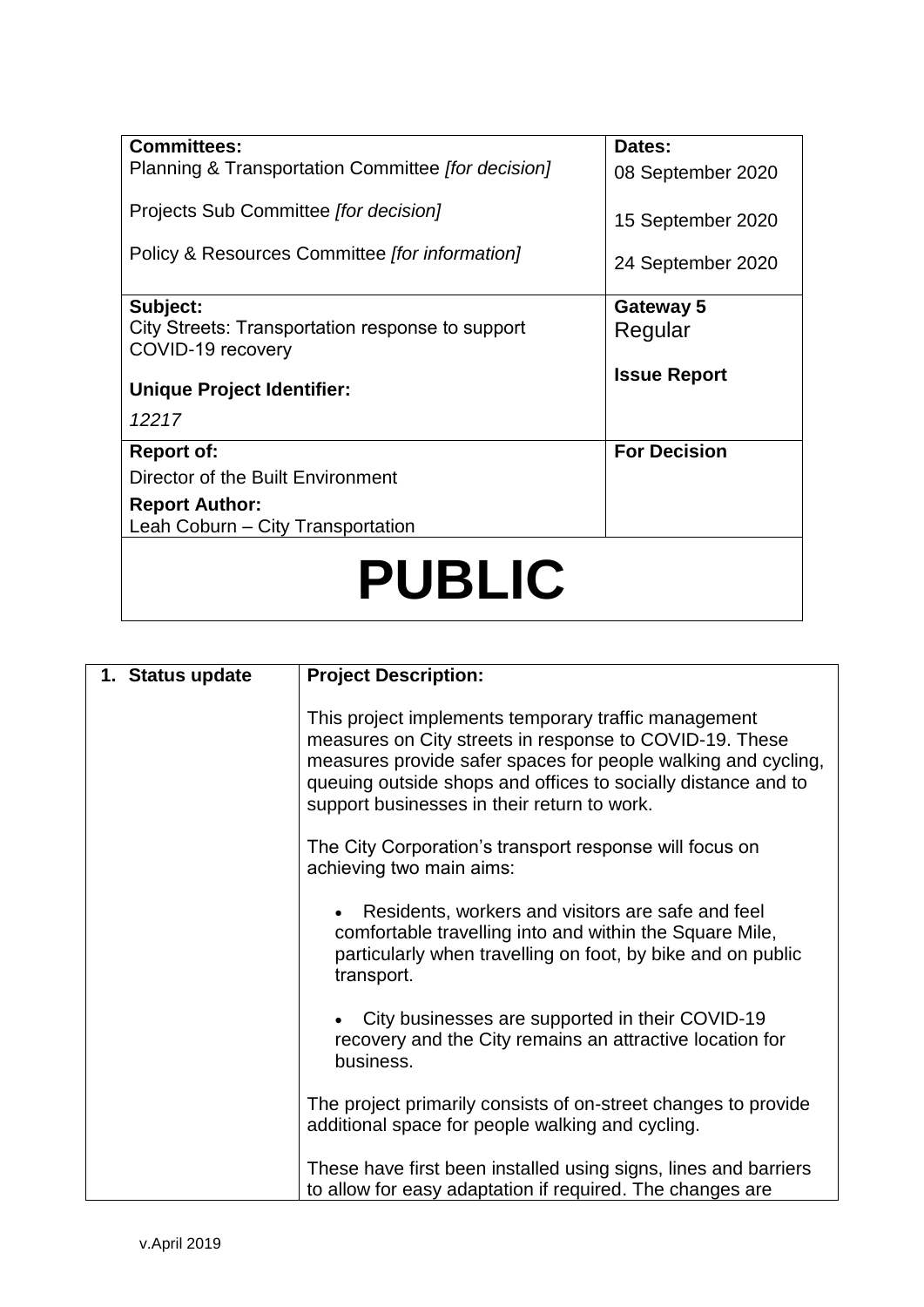|                           | being delivered in a phased approach and an update on<br>progress is included in Section 5 of this report. On-street<br>changes are being delivered alongside other measures to<br>support businesses, manage travel demand and encourage<br>travel on foot, by cycle and on public transport.               |
|---------------------------|--------------------------------------------------------------------------------------------------------------------------------------------------------------------------------------------------------------------------------------------------------------------------------------------------------------|
|                           | <b>RAG Status:</b> Green (Green at last report to Committee)                                                                                                                                                                                                                                                 |
|                           | <b>Risk Status: Medium (Medium at last report to Committee)</b>                                                                                                                                                                                                                                              |
|                           | Total Estimated Cost of Project (excluding risk): £1-2M                                                                                                                                                                                                                                                      |
|                           | Phase 1 - £116,500                                                                                                                                                                                                                                                                                           |
|                           | Phase 2 - £932,244                                                                                                                                                                                                                                                                                           |
|                           | Phase 3 - £568,500                                                                                                                                                                                                                                                                                           |
|                           | <b>Change in Total Estimated Cost of Project (excluding risk):</b><br>No change                                                                                                                                                                                                                              |
|                           | Spend to Date: £611,330                                                                                                                                                                                                                                                                                      |
|                           | <b>Costed Risk Provision Utilised: N/A</b>                                                                                                                                                                                                                                                                   |
| 2. Requested<br>decisions | <b>Next Gateway: Progress &amp; Review Report - December 2020</b>                                                                                                                                                                                                                                            |
|                           | <b>Requested Decisions:</b>                                                                                                                                                                                                                                                                                  |
|                           | <b>That Members:</b>                                                                                                                                                                                                                                                                                         |
|                           | 1. Note the forecast overspend pertaining to staff costs<br>and that alternative arrangements are being explored to<br>accommodate this in order to focus Transport for<br>London and Department for Transport funds on delivery;<br>and                                                                     |
|                           | 2. Delegate authority to the Director of the Built<br>Environment to approve any necessary agreements with<br>private landowners for enabling the installation of<br>temporary cycle parking on publicly accessible private<br>land and the carrying out of any associated works by the<br>City Corporation. |
|                           |                                                                                                                                                                                                                                                                                                              |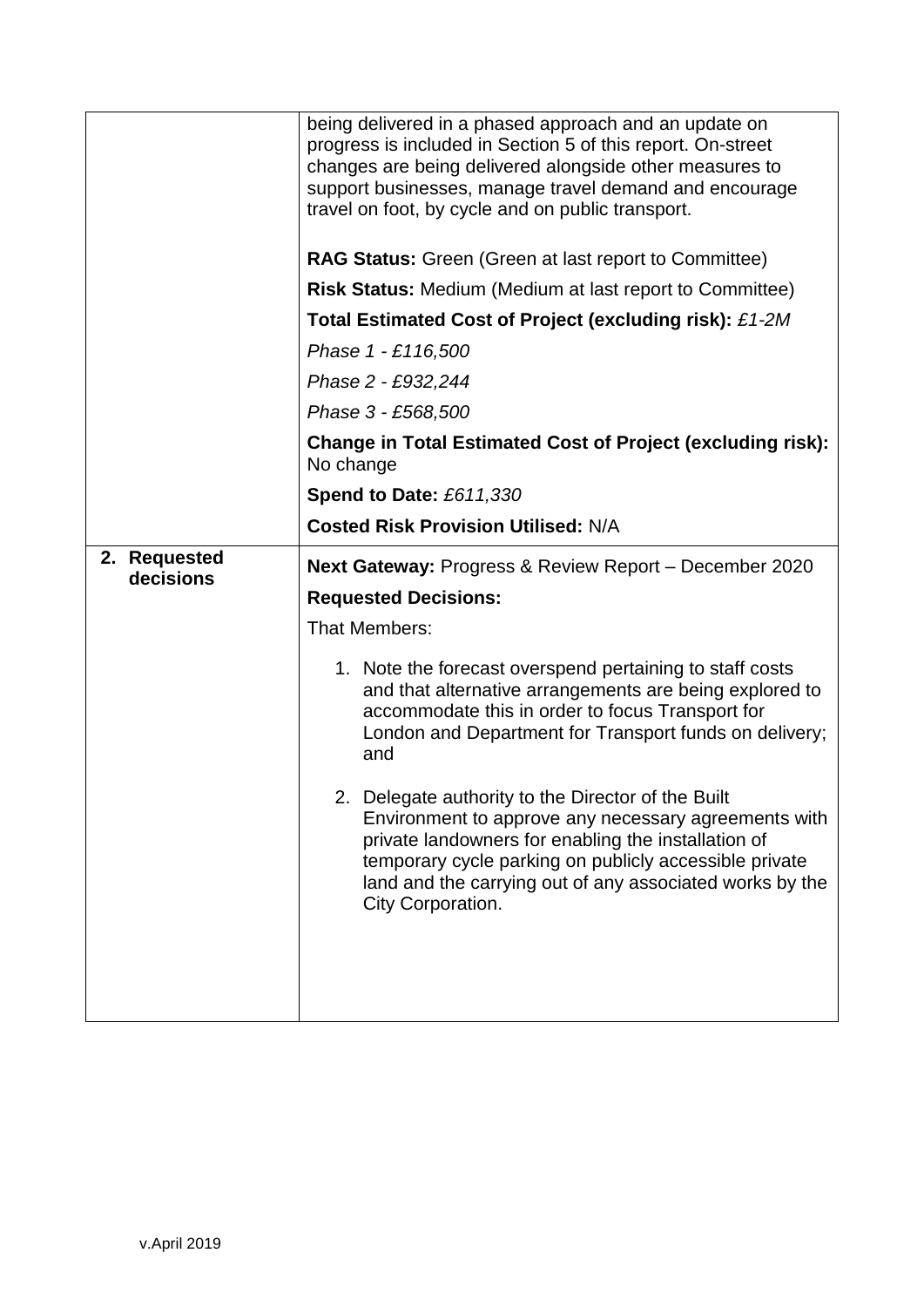| 3. Budget            |                                                                                                                                                                                                                                                                                                                                                                                                                                                                                                                                                                      |                                      |                           |             |
|----------------------|----------------------------------------------------------------------------------------------------------------------------------------------------------------------------------------------------------------------------------------------------------------------------------------------------------------------------------------------------------------------------------------------------------------------------------------------------------------------------------------------------------------------------------------------------------------------|--------------------------------------|---------------------------|-------------|
|                      | Spend to Date - 16800431: City Streets COVID-19 Recovery<br>Phases 1 & 2                                                                                                                                                                                                                                                                                                                                                                                                                                                                                             |                                      |                           |             |
|                      | <b>Description</b>                                                                                                                                                                                                                                                                                                                                                                                                                                                                                                                                                   | <b>Approved</b><br><b>Budget (£)</b> | <b>Expenditure</b><br>(E) | Balance (£) |
|                      | <b>Env Services Staff</b><br>Costs                                                                                                                                                                                                                                                                                                                                                                                                                                                                                                                                   | 63,500                               | 43,076                    | 20,424      |
|                      | <b>P&amp;T Staff Costs</b>                                                                                                                                                                                                                                                                                                                                                                                                                                                                                                                                           | 113,500                              | 146,548                   | (33,048)    |
|                      | P&T Fees                                                                                                                                                                                                                                                                                                                                                                                                                                                                                                                                                             | 116,000                              | 20,293                    | 95,707      |
|                      | <b>Env Services</b><br>Works                                                                                                                                                                                                                                                                                                                                                                                                                                                                                                                                         | 755,744                              | 401,413                   | 354,331     |
|                      | <b>TOTAL</b>                                                                                                                                                                                                                                                                                                                                                                                                                                                                                                                                                         | 1,048,744                            | 611,330                   | 437,414     |
| 4. Issue Description | There have been substantially more staff costs incurred on the<br>project than was estimated at the start of the project.                                                                                                                                                                                                                                                                                                                                                                                                                                            |                                      |                           |             |
|                      | This programme of work is moving with significant pace. Bids<br>for funding were made on concept ideas and the best<br>estimates of costs for delivering these concepts. Having<br>undertaken the first phase of work, it has become apparent that<br>the staff costs forecast were not sufficient for the level of detail<br>that was required to design and deliver the proposals, the level<br>of collaboration required across the department and with<br>external partners such as Transport for London, or the level of<br>internal reporting.                 |                                      |                           |             |
|                      | Phase 1 staff costs were roughly three times more than first<br>estimated. Significant resource was expended in ensuring that<br>proposals for Phase 1 were designed, agreed and<br>implemented as quickly as possible given the unknown<br>circumstances of the timeframe of government advice on the<br>return to work or how City businesses would want to implement<br>their return to work. Having Phase 2 approved for development<br>so close to Phase 1 also meant that there was not enough time<br>to compare or adjust the budgets in the Phase 2 report. |                                      |                           |             |
|                      | The Transport for London funding allocation and Department<br>for Transport allocation to implement both Phases 1 and 2 with<br>a total budget of £1,048,744 was approved. Now that the<br>programme of work and timescales are clearer, a cost<br>estimates review has been undertaken.                                                                                                                                                                                                                                                                             |                                      |                           |             |
|                      | The Department has been working at pace to deliver a<br>comprehensive and cohesive set of measures ready for the<br>return of City workers. This work has been coordinated with<br>Transport for London's proposals and largely achieved whilst<br>remote working, which has provided some of its own                                                                                                                                                                                                                                                                |                                      |                           |             |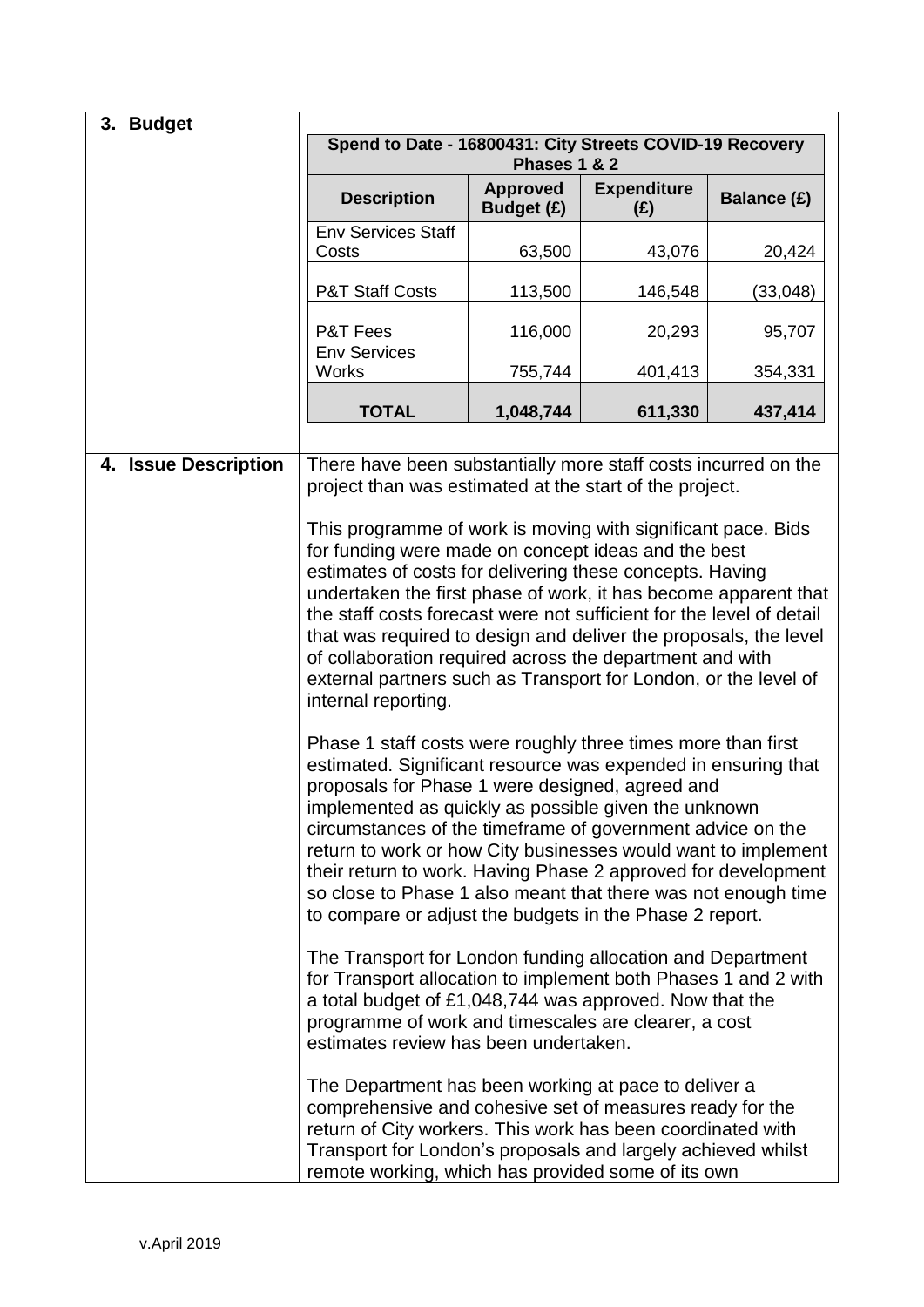|                     | challenges in terms of designing measures and efficiency. This<br>has come at a cost in terms of staff time.                    |
|---------------------|---------------------------------------------------------------------------------------------------------------------------------|
|                     |                                                                                                                                 |
|                     | With the learning and experience of the Phase 1                                                                                 |
|                     | implementation and design of Phase 2, it is clear that the                                                                      |
|                     | original forecast staff estimates are not sufficient. A budget<br>adjustment would be required to better reflect the staff time |
|                     | being incurred. It is estimated that there will be in increase of                                                               |
|                     | up to £231,000 in staff costs to the end of the calendar year.                                                                  |
|                     | There is money remaining in the works line which could be                                                                       |
|                     | used to either cover this cost or deliver more of the Stage 2                                                                   |
|                     | 'temporary plus' measures outlined in Section 5.                                                                                |
|                     | It has been decided to explore other options to recover the                                                                     |
|                     | forecast staff cost increase and to concentrate on the delivery<br>of improved infrastructure. Members are asked to note the    |
|                     | forecast overspend at this time and an update on this will be                                                                   |
|                     | provided in the next report.                                                                                                    |
|                     | The costs of the 'temporary plus' work is still being finalised as                                                              |
|                     | these use materials that haven't previously been used in the                                                                    |
|                     | City and as such it is difficult to accurately estimate their                                                                   |
|                     | implementation time (and associated cost).                                                                                      |
| 5. Progress to date | Phases 1 & 2                                                                                                                    |
|                     | As outlined in earlier reports, Phases 1 and 2 are being                                                                        |
|                     | delivered in stages:                                                                                                            |
|                     |                                                                                                                                 |
|                     | Stage 1: Change will first be delivered using line<br>markings, signage and barriers.                                           |
|                     |                                                                                                                                 |
|                     | Stage 2: Subject to available resource, replace barriers<br>with light infrastructure (e.g. wands or bollards).                 |
|                     |                                                                                                                                 |
|                     | All Stage 1 measures in Phase 1 have been completed. Phase<br>2 measures have also been completed except for a few              |
|                     | locations, as detailed below.                                                                                                   |
|                     | At the time of writing no changes have been delivered on                                                                        |
|                     | Blomfield Street, Broad Street Place, Eldon Street and South                                                                    |
|                     | Place due to other highway improvement works. These will be                                                                     |
|                     | kept under review and may be delivered on completion of the<br>street works.                                                    |
|                     |                                                                                                                                 |
|                     | The proposed bus and cycle only closure for Newgate Street is<br>being deferred due to gas works and the potential traffic      |
|                     | impacts. Increased space for people walking and cycling will                                                                    |
|                     | still be delivered.                                                                                                             |
|                     |                                                                                                                                 |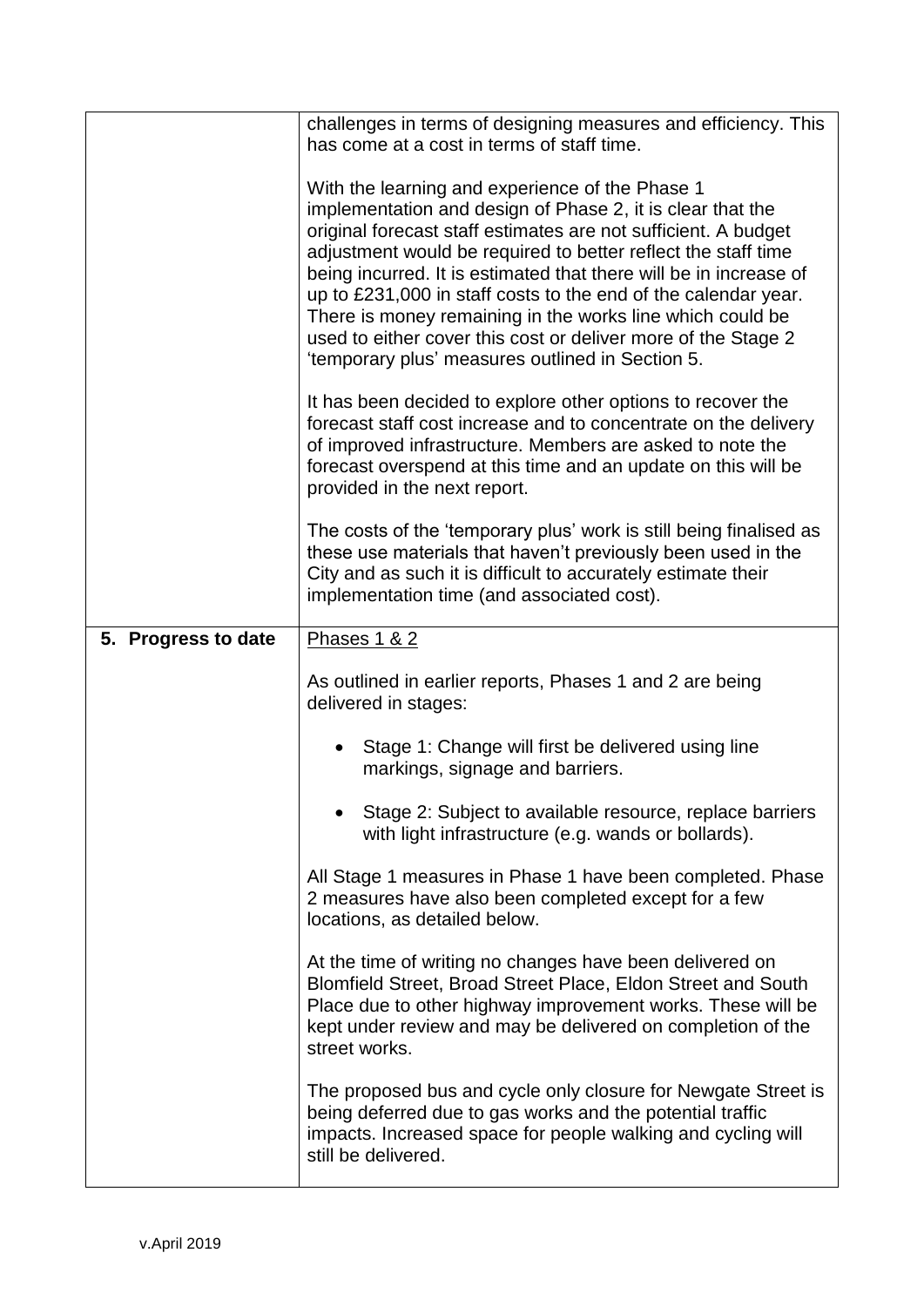| The timed closure of Houndsditch (between Bishopsgate and<br>Outwich Street) has not been delivered due to adjacent<br>construction work. This will be delivered when the highway<br>becomes available.                                                                                                                                                                                                                                                                                                                                                                                                                                                                                                      |
|--------------------------------------------------------------------------------------------------------------------------------------------------------------------------------------------------------------------------------------------------------------------------------------------------------------------------------------------------------------------------------------------------------------------------------------------------------------------------------------------------------------------------------------------------------------------------------------------------------------------------------------------------------------------------------------------------------------|
| The measures on Charterhouse Street and Charterhouse<br>Square has not been delivered due to Crossrail and oversite<br>development works but will be delivered when opportunities<br>permit.                                                                                                                                                                                                                                                                                                                                                                                                                                                                                                                 |
| The progress on delivery has been slightly slower than set out<br>in the previous reports. This has been due to implementation<br>on site taking longer than expected. Given the pace required<br>and scale of the works, detailed design work was based on OS<br>mapping rather than topographical surveys. In places, the OS<br>mapping was out of date and adjustments were then required<br>to be made on street, during implementation. On some streets<br>significant changes were needed to be made to the design to<br>accommodate on street loading requirements or construction<br>site access, required multiple visits from the contractors to<br>resolve. This extended the delivery timeframe. |
| Please see Appendix 1 for more details.                                                                                                                                                                                                                                                                                                                                                                                                                                                                                                                                                                                                                                                                      |
| Stage 2 - 'Temporary plus'<br>The process of deploying more robust materials to replace the<br>initial Phase 1 and 2 rollout; this will reduce short-to-medium<br>term maintenance costs, look less cluttered and be easier for<br>street users to understand.                                                                                                                                                                                                                                                                                                                                                                                                                                               |
| The agreed approach primarily uses bolt-on plastic kerbing and<br>traffic wands, alongside extra carriageway lining and signage,<br>to clearly segregate the additional spaces to all users. 'Bus<br>boarders' will be delivered where required to allow all bus<br>passengers to safely exit and enter the bus where the bus<br>cannot align with the existing kerb.                                                                                                                                                                                                                                                                                                                                        |
| The existing layout will be reviewed prior to the design and<br>installation of 'temporary plus' measures. This ensures the<br>Stage 2 design takes account of any adjustments. The reviews<br>also provide the opportunity to consider the need for and scale<br>of space reallocation on a street.                                                                                                                                                                                                                                                                                                                                                                                                         |
| Deployment of these improvements started on Monday 24<br>August, and Officers are looking to have replaced a significant<br>portion of the original Phase 1 temporary measures by mid-<br>September 2020. Phase 2 deployment of these 'temporary<br>plus' measures are then planned to follow and are<br>programmed to complete by the end of October 2020.                                                                                                                                                                                                                                                                                                                                                  |
| Phase 3                                                                                                                                                                                                                                                                                                                                                                                                                                                                                                                                                                                                                                                                                                      |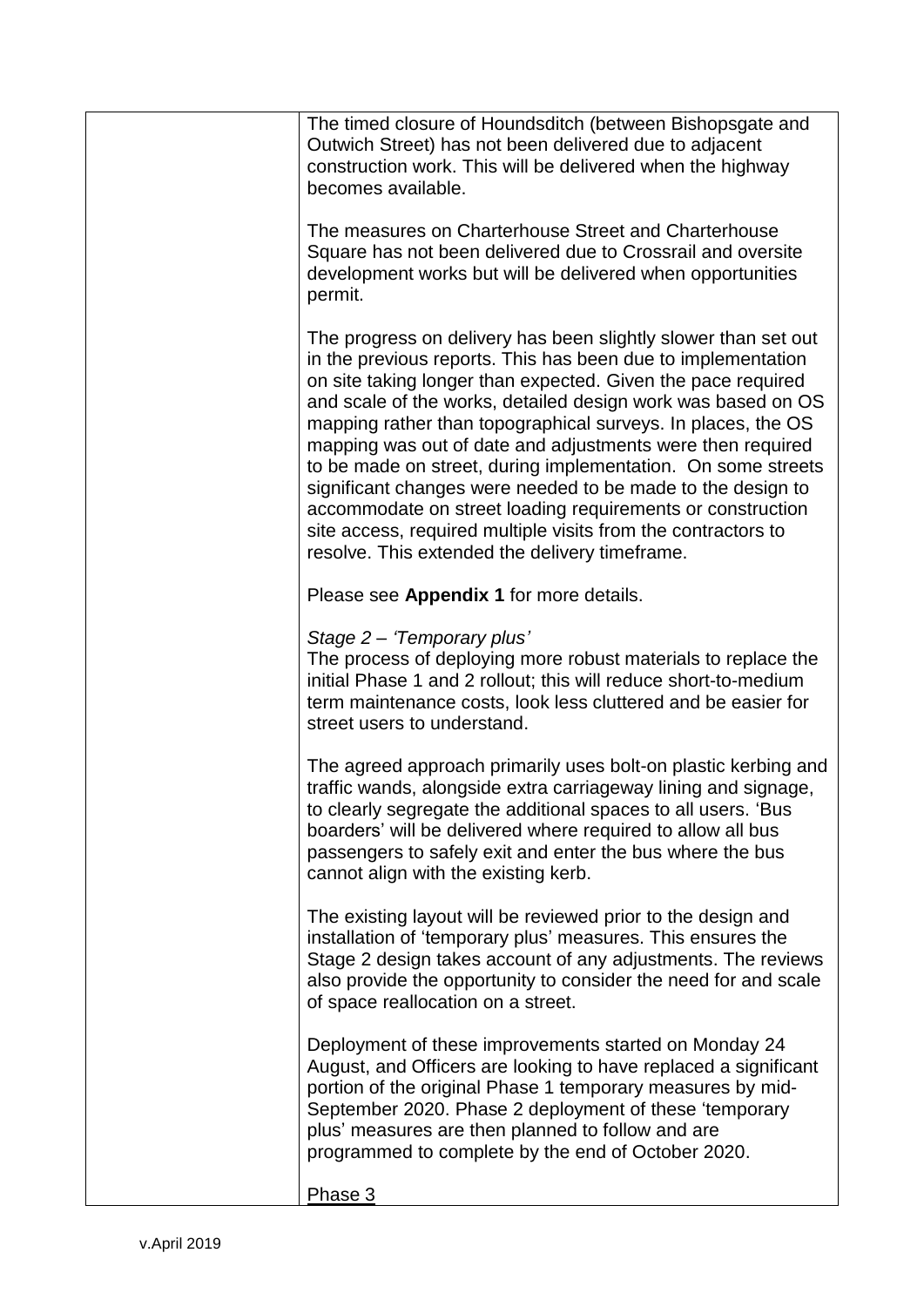| Phase 3 will deliver additional temporary seating and greening<br>to create an attractive environment for residents, workers and<br>visitors, and provide amenities for users of food and beverage<br>businesses. The main elements and benefits of this are to:                                                                                                                                                                                                                                                                                                                                                                                  |
|---------------------------------------------------------------------------------------------------------------------------------------------------------------------------------------------------------------------------------------------------------------------------------------------------------------------------------------------------------------------------------------------------------------------------------------------------------------------------------------------------------------------------------------------------------------------------------------------------------------------------------------------------|
| Provide facilities and space for users of food and<br>beverage businesses. This will also support businesses<br>in adapting to social distancing requirements by<br>providing outdoor seating space;<br>Provide additional greening and seating for those who<br>visit, work and live in the City to enjoy. Greening<br>interventions will also contribute to reducing the impact<br>of climate change and support the wider aims of the<br>COVID-19 transport response strategy;<br>• Facilitate the use of public spaces in a safe manner; and<br>Implement temporary measures to test the viability of<br>long-term public realm improvements. |
| A delegated Gateway 5 report on this phase of work has been<br>recently approved and funding has now been granted from the<br>City's Central Fund. The report requested approval to complete<br>the required design work, commence procurement of street<br>furniture and begin implementation, planned to start in<br>September 2020. The target timescale is to deliver the full set<br>of interventions for Phase 3 over a period of 5 weeks. Officers<br>will ensure that priority is given to locations where demand<br>from businesses has already been received, such as<br>Middlesex Street, Cheapside and Chancery Lane.                 |
| Work on delivering this phase has been delayed due to the<br>time taken to secure the Central Funding. This means that the<br>seating and planters will not be in place until mid-September,<br>but this should still align with the expected return to work date<br>for many City workers.                                                                                                                                                                                                                                                                                                                                                       |
| A communication plan is being prepared to inform local<br>businesses on the upcoming site interventions. Once fully<br>delivered, on-going monitoring and stakeholder engagement<br>on this initiative will continue, along with Phases 1 & 2, to<br>gather feedback on the street changes from the local users.                                                                                                                                                                                                                                                                                                                                  |
| The design solutions considered for each site (street furniture,<br>tables and chairs, and planters) offer a degree of flexibility<br>which will allow for adjustments to be made on-site if required.                                                                                                                                                                                                                                                                                                                                                                                                                                            |
| The locations for the interventions have been rationalised to<br>reflect the site conditions, carriageway space, safety and<br>demand. Detailed information on the 10 locations currently<br>being considered can be found in Appendix 2.                                                                                                                                                                                                                                                                                                                                                                                                         |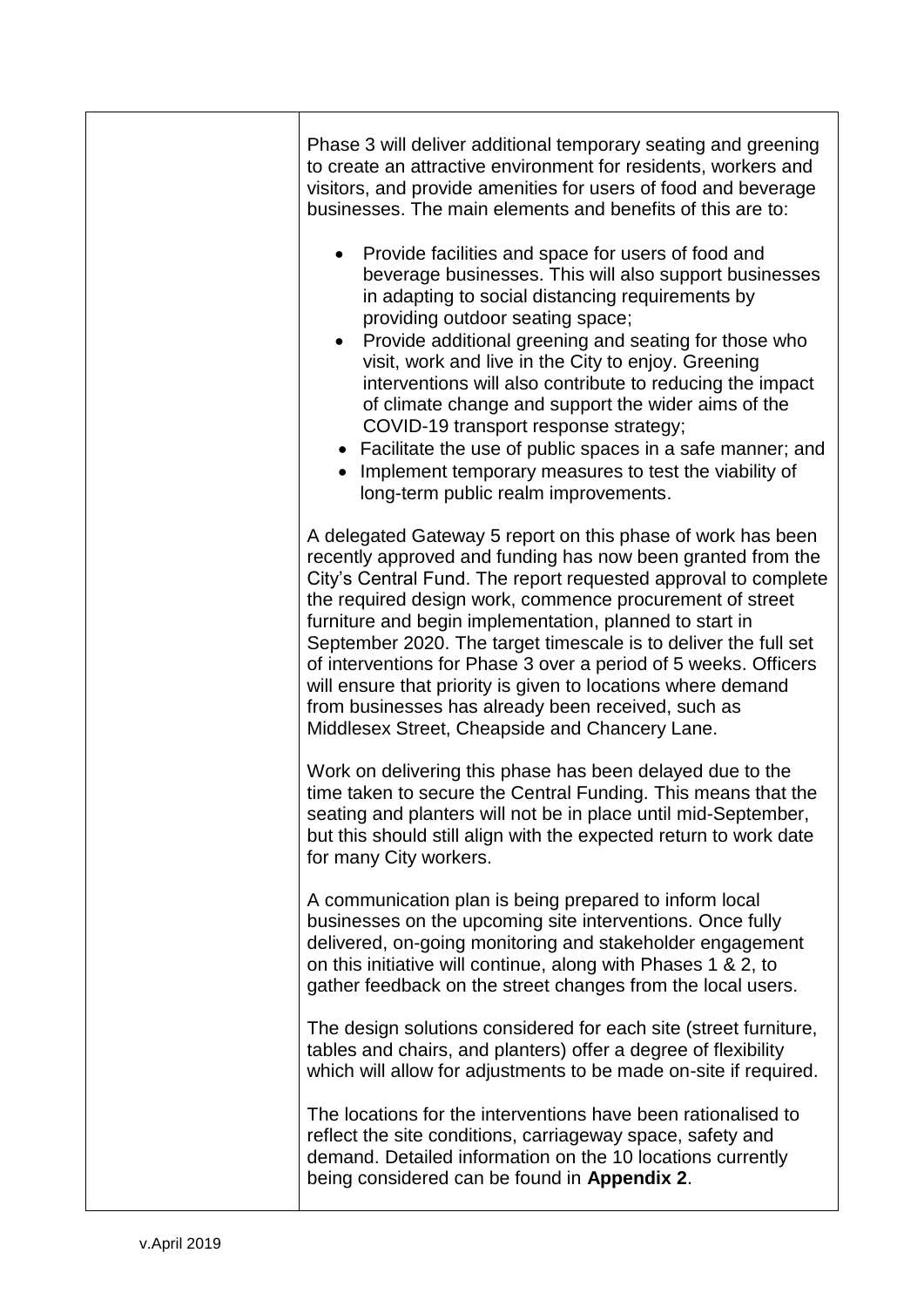| <b>Cycle Parking</b>                                                                                                                                                                                                                                                                                                                                                                                                                                                                                                                                                                                          |
|---------------------------------------------------------------------------------------------------------------------------------------------------------------------------------------------------------------------------------------------------------------------------------------------------------------------------------------------------------------------------------------------------------------------------------------------------------------------------------------------------------------------------------------------------------------------------------------------------------------|
| Approval to install additional cycle parking in car parks, on-<br>street and in some private areas was agreed in principle at<br>committees in June. Work on outline designs and procurement<br>is progressing. A Gateway 5 report for delegated authority to<br>commence work and seek authority for the traffic orders will be<br>submitted in late August.                                                                                                                                                                                                                                                 |
| Funding for the cycle parking has already been secured and<br>approved in the Phase 2 allocation from TfL for COVID-19<br>response measures. Some private land has been proposed for<br>temporary cycle parking, where this is deemed suitable for use<br>and if landowners agree to standard terms offered, we will<br>enter into agreement and install cycle parking.                                                                                                                                                                                                                                       |
| It is intended to monitor use of cycle parking once implemented<br>from September 2020.                                                                                                                                                                                                                                                                                                                                                                                                                                                                                                                       |
| <b>School Street</b>                                                                                                                                                                                                                                                                                                                                                                                                                                                                                                                                                                                          |
| Approval to implement a School Street on Charterhouse Street<br>/ Square and Carthusian street was agreed in principle at<br>committees in June. The scheme will operate using a timed<br>road closure at school start and finish times. Work is<br>progressing on this scheme and implementation should take<br>place from late September 2020.                                                                                                                                                                                                                                                              |
| <b>On-Street Licensing</b>                                                                                                                                                                                                                                                                                                                                                                                                                                                                                                                                                                                    |
| The Business and Planning Act 2020 received Royal Assent on<br>22 July with the Pavement Licence provision effective the<br>same day. The City Corporation was ready with an online<br>application process, published policy and conditions with the<br>first application received on 24th July, which was subsequently<br>granted. Where licences are granted, they will be for a period<br>of 6 months with no fee attached until 31 March 2021, a review<br>of the City Corporation's implementation of the new regime will<br>be undertaken in early 2021 and the findings reported back to<br>committee. |
| <b>Update on Related External Schemes</b>                                                                                                                                                                                                                                                                                                                                                                                                                                                                                                                                                                     |
| Transport for London - Bishopsgate<br>Work has started on implementing a series of point closures<br>along Bishopsgate from the 27 July to provide additional space<br>for walking and cycling and to reduce vehicle numbers. This<br>forms part of Transport for London's Streetspace Programme<br>for temporary changes to enable social distancing. This<br>scheme is due to go live at the end of August.                                                                                                                                                                                                 |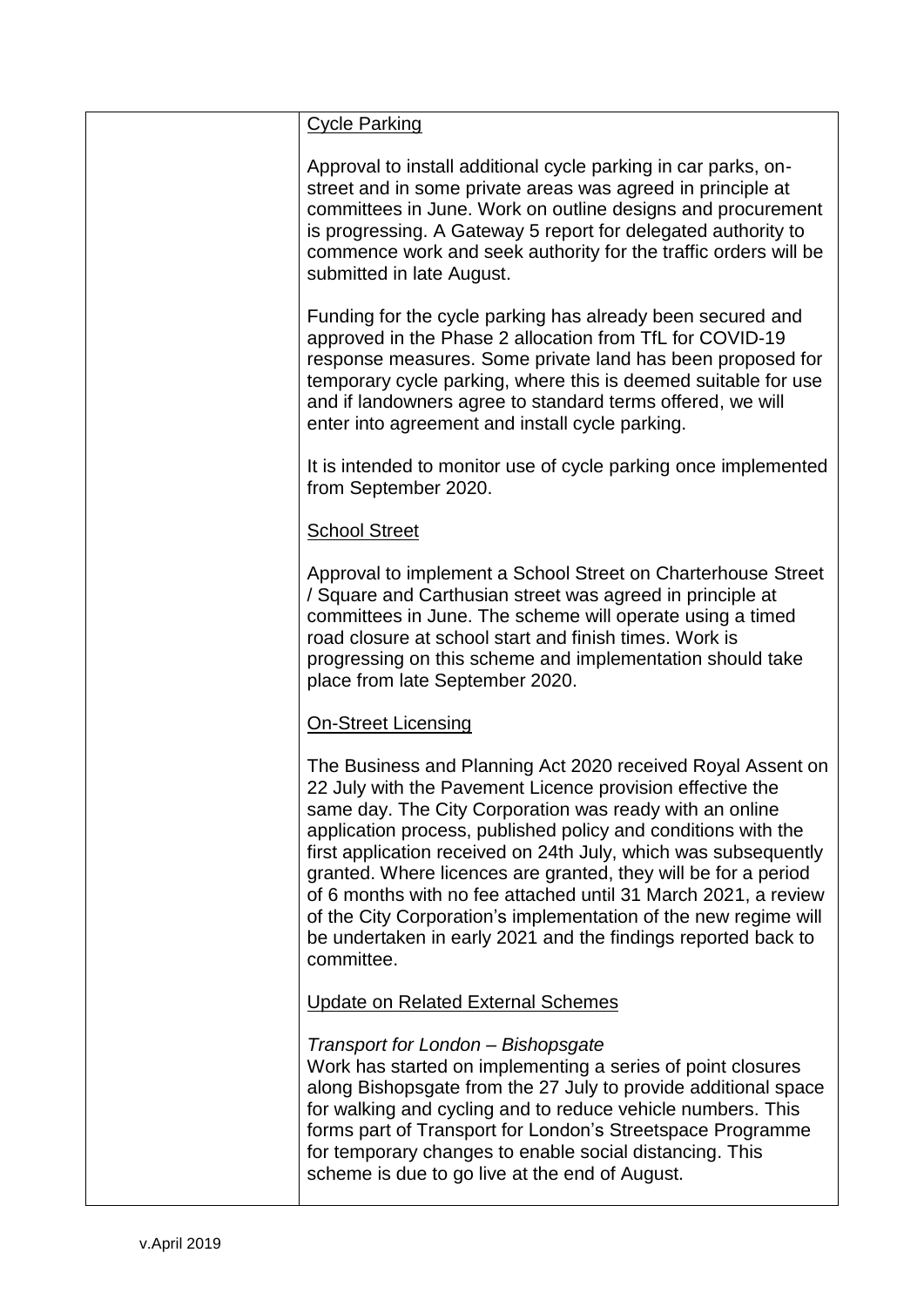| Transport for London - Farringdon Street<br>No plans at present to implement any changes on Farringdon<br>Street.                                                                                                                                                                                                                                                                                                                                                                                                  |
|--------------------------------------------------------------------------------------------------------------------------------------------------------------------------------------------------------------------------------------------------------------------------------------------------------------------------------------------------------------------------------------------------------------------------------------------------------------------------------------------------------------------|
| London Borough of Islington - Old Street / Clerkenwell Road<br>Islington Council is looking to bring forward the implementation<br>of measures developed for the Old Street Clerkenwell Road<br>Healthy Streets project as part of the borough's response to<br>COVID-19 and the Mayor of London's Streetspace Plan. This<br>scheme affects the corridor from Farringdon Road to Old Street<br>Roundabout and seeks to improve conditions for people<br>walking and cycling.                                       |
| This will largely be achieved by reducing the number of<br>vehicles of street through a series of point closures and<br>banned turns. Changes will be implemented using temporary<br>barriers, but the scheme is being implemented as an<br>experimental (rather than temporary) traffic order. Officers are<br>working with Islington to understand the impacts of these<br>proposals on the City's network, and how these will be<br>monitored. A more detailed report will be brought to the next<br>Committee. |
| <b>Public Feedback - Initial Feedback</b>                                                                                                                                                                                                                                                                                                                                                                                                                                                                          |
| Feedback from the public on the transport recovery measures<br>is being obtained through an online map-based consultation<br>platform. Respondents can provide feedback on streets where<br>temporary changes have been implemented by answering<br>questions on how well specific measures for each street are<br>working. Respondents can also state if they would support any<br>measures being retained long term.                                                                                             |
| As of 2 August, 94 respondents left feedback on the platform<br>for at least one street. The average respondent provided<br>feedback for four streets.                                                                                                                                                                                                                                                                                                                                                             |
| Just under a third of respondents who provided feedback<br>stated that they live in the City, while 90% stated they usually<br>work in the City. Based on pre-COVID mode-shares for travel<br>to/from the City, car drivers (17% of respondents), taxi drivers<br>(31% of respondents) and people cycling (18% of respondents)<br>are overrepresented in the feedback.                                                                                                                                             |
| Three of the 94 respondents provided feedback on behalf of<br>organisations. This included a multi-tenanted office building<br>and two transport action groups.                                                                                                                                                                                                                                                                                                                                                    |
| A mixture of negative and positive feedback has been provided<br>for all streets. Most negative feedback is around the lack of<br>exemptions for taxis, measures causing more congestion, long                                                                                                                                                                                                                                                                                                                     |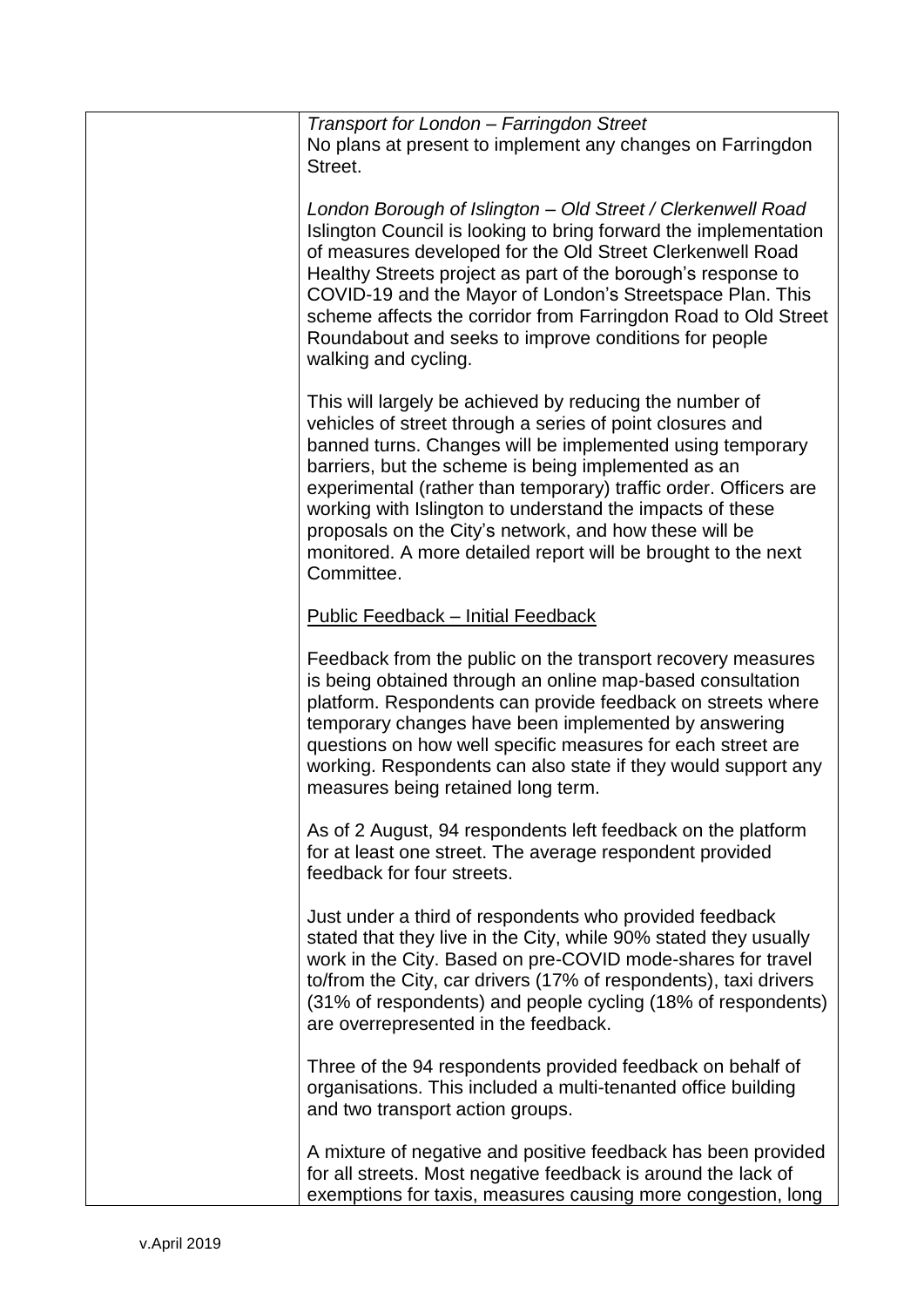| detours and longer routes. Most positive feedback is related to<br>the measures working well for people walking and cycling and<br>air quality. Appendix 3 provides further details on the<br>feedback for each street.                                                                                                                                                                                                                                                           |
|-----------------------------------------------------------------------------------------------------------------------------------------------------------------------------------------------------------------------------------------------------------------------------------------------------------------------------------------------------------------------------------------------------------------------------------------------------------------------------------|
| A major promotion of the consultation will happen over<br>September and October using social media and on street<br>signage.                                                                                                                                                                                                                                                                                                                                                      |
| <b>Monitoring</b>                                                                                                                                                                                                                                                                                                                                                                                                                                                                 |
| In order to quantify the usage and impacts of these measures,<br>a comprehensive programme of monitoring will be undertaken<br>over the coming months.                                                                                                                                                                                                                                                                                                                            |
| The bulk of this monitoring will be made up of a series of<br>'snapshot' counts of traffic, pedestrians and pedestrian density<br>at 26 strategic locations across the City (the majority of which<br>have recently undergone traffic management changes). There<br>will be four snapshot counts undertaken, with monthly intervals<br>to allow for observation of the change over time. The first of<br>these counts will be undertaken in late August/ early<br>September 2020. |
| In addition to the above data collection exercise, a number of<br>datasets will be supplied by Transport for London to allow for<br>monitoring of bus and general traffic journey times. Further<br>data will be used to supplement the above, including Strava<br>data (for cyclist volumes), uber data (for vehicle speeds), and<br>City of London Police casualty data (where available).                                                                                      |
| The emerging outcomes from the above data collection and<br>analysis will be periodically reported to Members.                                                                                                                                                                                                                                                                                                                                                                    |
| <b>Travel Update</b>                                                                                                                                                                                                                                                                                                                                                                                                                                                              |
| Gate line data received from Transport for London has<br>demonstrated a substantial decrease in entries and exits from<br>underground and national rail stations in the City of London, in<br>comparison to 2019 dates. Across the extended AM peak<br>period 04:00AM to 10:00AM, on 23 April 2020, total entries and<br>exits had reduced by 97% and 95% at City of London<br>underground stations and national rail stations respectively.                                      |
| Since this date, a slow but steady recovery in passenger<br>numbers has taken place, and as of 24 August 2020 (the latest<br>date for which data is available), total entries and exits were at<br>-80% for all underground stations in the City of London.                                                                                                                                                                                                                       |
| Given the majority of city workers use public transport to travel<br>to work, this data indicates a trajectory of gradual return to the                                                                                                                                                                                                                                                                                                                                           |